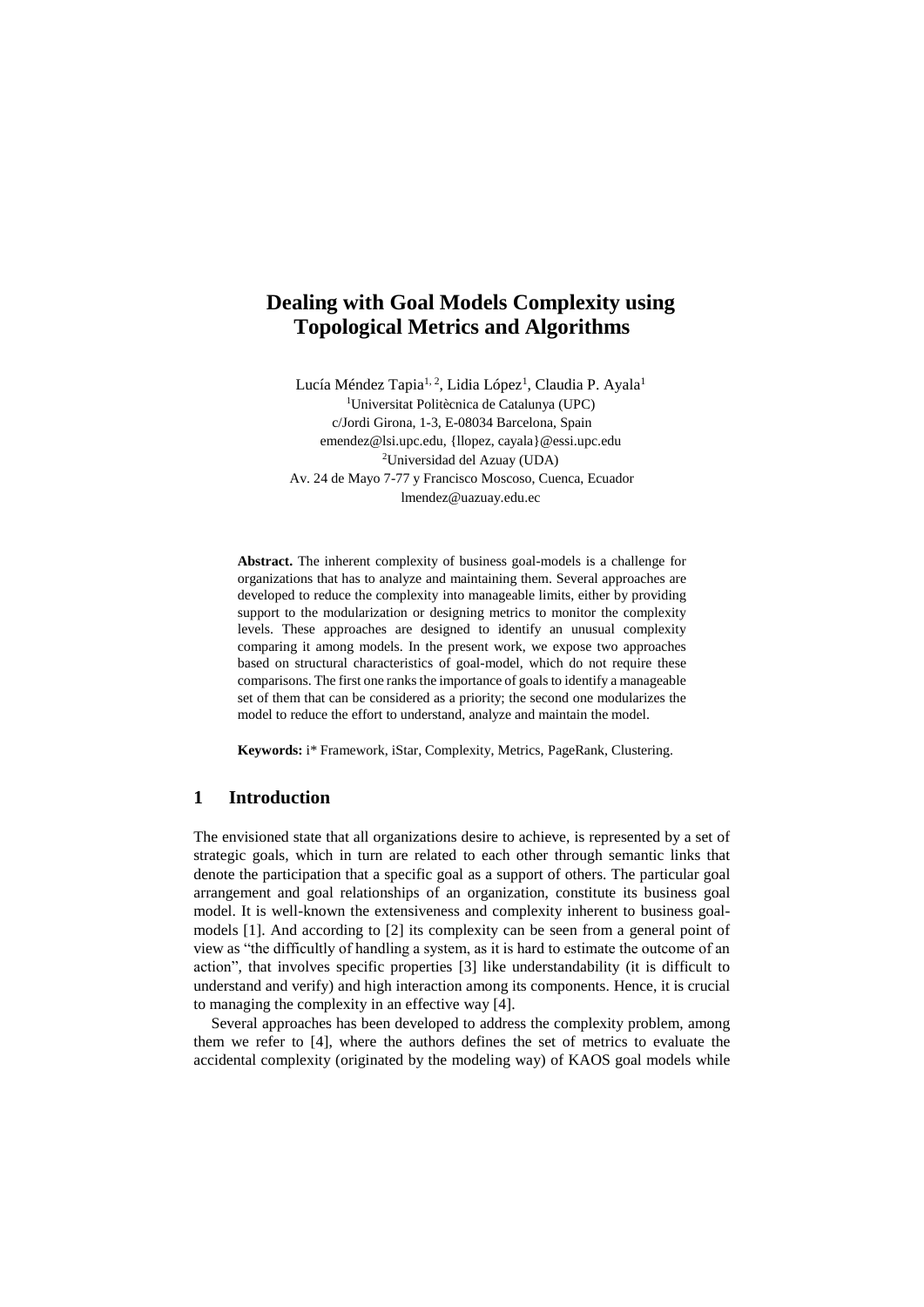building those models; the StarGro approach [5] that contains three requirements management metrics which also be applied to goal-model complexity. In [6], the authors propose a metrics suite to take advantage of the modularity given by the actor's boundaries in i\* models. The metrics of all of these approaches generate a set of values that must be compared with datasets of other models, in order to identify if they are an 'unusual behaviors' or if they are 'normal'. On the other hand, the work presented in [7] proposes different types of modules associated with a specific semantic (Data Warehouse domain), and the work of [8] shows 3 types of Strategic Rationale modules (task-decomposition, means-end, and contribution) as a composition of elements.

To reduce the complexity, we propose two approaches from the Graph Theory perspective, which are based on topological characteristics of the model, and unlike the aforementioned, they do not require to be compared with any dataset and are not associated with a specific semantic or based on goals relationship. We apply these approaches to an organization's goal model created to support the analysis of OSS adoption implications. The complexity hinders the analysis and management of the model. Our first proposed approach is the Ranking, which identifies a manageable set of goals that are relevant for a specific analysis; this approach allows us to focus the effort on goals that can be considered as high priority. Our second proposed approach is the Clustering, which seeks to decrease the complexity creating modules of goals (clusters) that can integrate a hierarchy with different levels of abstraction; this hierarchy facilitates the analysis and maintenance tasks because the effort is centered in one subset of goals at a time.

The rest of the paper is structured as follows: Section 2 introduces the characteristics of our goal model; Section 3 presents the ranking approach; Section 4 presents the clustering approach; finally Section 5 shows the conclusions.

## **2 The goal model**

With the business goals catalogs presented in our previous work [9], we built a Strategic Rationale diagram that represents the goal model of a software-intensive organization (who develops software and/or offers services related to software), that incorporates Open Source Software (OSS) as part of its customer offer. These business goals have been extended including the strategic goals related to the *OSS Integration* adoption strategy defined by [10], characterized by the active participation of the organization in an OSS community in order to share and co-create OSS. The complexity of our diagram can be appreciated in [Fig. 1,](#page-2-0) it is hard to visualize, manage and maintain a model with 80 goals and more than 120 links.

In the context of our research, we need to analyze the importance of the goals from the organization's point of view. The resulting model contains a unique root element representing the organization's vision (*1BG01 Vision*, the main business goal to reach) located at the upper level; from this root are disaggregated all other goals. Our example only includes those business goals that are involved in OSS adoption.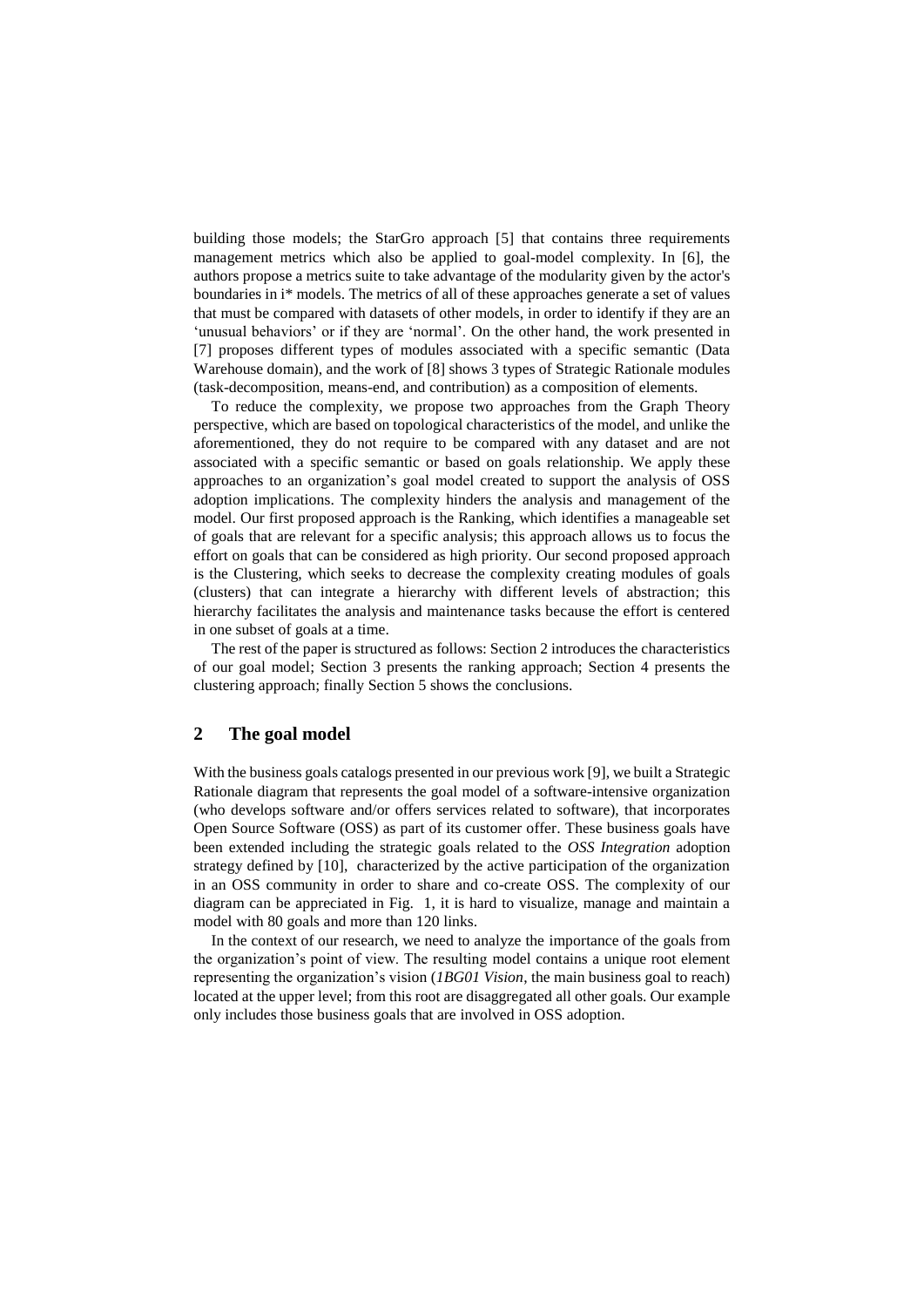

**Fig. 1** Strategic Rationale diagram

#### <span id="page-2-0"></span>**3 Identifying More Impacted Goals**

As aforementioned, the large number of goals and its relationships increases the complexity of the model and, therefore, the effort and resources required for its analysis. For this reason, a selective analysis is more efficiently that an exhaustive one, because the first one allows focusing on a manageable set of highly impacted goals.

With this perspective, the first of our approaches proposes to identify this manageable set through a goal importance ranking. This ranking allows us to know the business goals that receive more cumulative impact from its offspring (all its sub-goals down to OSS adoption strategy goals). This ranking also considers the total size of the goal model, because, for example, a goal does not have the same importance if it belongs to a model of 200 goals or if it belongs to a model of 20,000 goals, even if its offspring is the same. It is important to emphasize that our analysis is topologic, not semantic, and therefore do not consider the type of link.

In graph theory, the centrality concept manages the importance of a node in the network. From several centrality metrics, we decided to apply PageRank [11] because it calculates the importance value for each node based on topological characteristics of the model (number of goals and links among them) and works with a unique 'root' node. An excerpt of PageRank (PR) values for the goal model of our example is presented in [Table 1.](#page-3-0) They are obtained using Gephi tool (https://gephi.org/) with a damping factor set in 1 (a value less than one and greater than or equal to zero is assigned to damping factor when this algorithm is applied to web navigation graphs). As we appreciate, the most impacted goals are in the first places of the ranking, that is, goals which achievement depends on the achievement of a major number of sub-goals. This is the case, for instance, of *To ensure that income (revenue streams from the s/p/f) are obtained as planned*, that is the 3rd goal in the ranking with an importance value of 0.0586 and depends on 44 sub-goals, against the goal *To offer the p/s/f required*, that is the  $25<sup>th</sup>$  goal in the ranking with an importance value of 0.0084 and depends on 15 subgoals.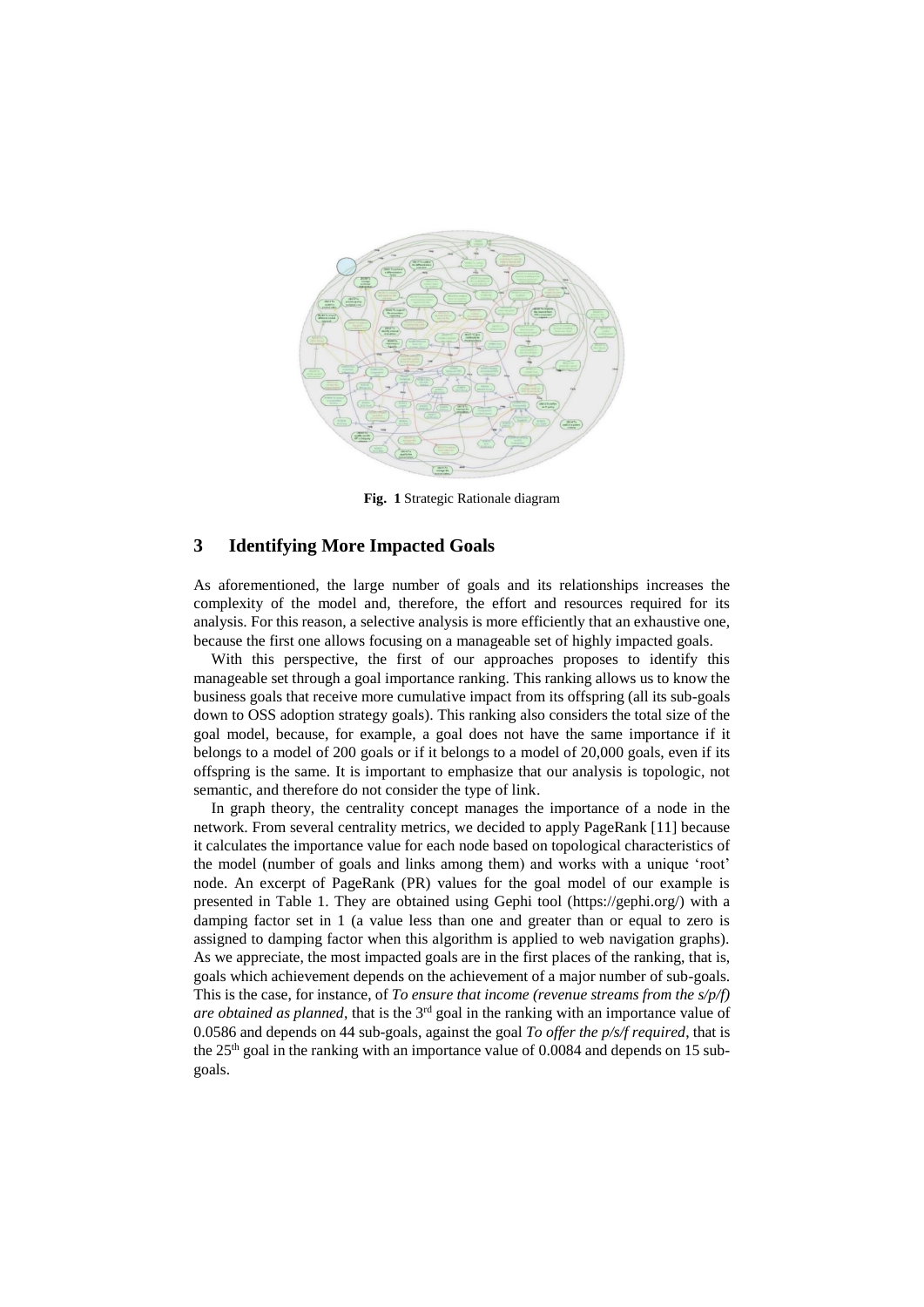| Pos.              | Goal                                                                    | <b>PR</b> Value | Level           | #Sub<br>goals |
|-------------------|-------------------------------------------------------------------------|-----------------|-----------------|---------------|
| 1 <sup>st</sup>   | <b>VISION</b>                                                           | 0.160799        | $\Omega$        | 79            |
| 2 <sub>nd</sub>   | To give sustainability to the shareholder value model                   | 0.065000        | 1 <sup>st</sup> | 63            |
| $\overline{3}$ rd | To ensure that income are obtained as planned                           | 0,058618        | 2 <sub>nd</sub> | 44            |
|                   |                                                                         |                 |                 |               |
| 15 <sub>th</sub>  | To incorporate external innovation inputs into the<br>business offering | 0,020421        | 4 <sup>th</sup> | 22            |
|                   |                                                                         |                 |                 |               |
| 25 <sup>th</sup>  | To offer the p/s/f required                                             | 0,008413        | 2 <sub>nd</sub> | 16            |
|                   |                                                                         |                 |                 |               |
| 67th              | To establish a patent scheme                                            | 0,001985        | 4 <sup>th</sup> |               |
|                   |                                                                         |                 |                 |               |
| 80th              | To ensure the output logistic (customer delivery)                       | 0,001985        | 4 <sup>th</sup> |               |

<span id="page-3-0"></span>**Table 1** Excerpt of PageRank values

This ranking may be used to know the most impacted node among nodes that have the same detail level. For example, at the  $4<sup>th</sup>$  level of detail, the importance value of  $To$ *establish a patent scheme* (0.0020), is less than *To incorporate external innovation inputs into the business offering* (0.0204): the difference is caused by the number of sub-goals each has.

#### **4 Discovering Goal Clusters**

As we mentioned in the Introduction, an appropriate management of the goal model's complexity is a critical success factor to improve the analysis and understanding of goal model. One way to deal with this issue is to modularize in order to divide an extensive model into small, more manageable modules that can be analyzed and maintained as a unit. In this sense, our Clustering approach groups the goals applying a clustering algorithm to find, if possible, two or more community structures that could constitute modules. A community structure is a set of nodes that has more connections between its members than to the remainder of the network [12].

We apply three clustering algorithms: Clauset-Newman-Moore (CNM) [13], Wakita-Tsurumi (WT) [14], and Girvan-Newman (GN) [15]. In [Table 2](#page-4-0) we present the synthesis of results. The CNM algorithm found 6 clusters: *Offer & Innovation*, *Strategy & Law compliance*, *Incomings*, *Oss Community*, *Human Talent*, and *Quality*. In this last one, the membership of 4 of its goals it is not quite clear; these goals are: *To manage customer relationships (establish, maintain and expand them)*, *To ensure the output logistic (customer delivery)*, *To choose a compatible license*, and *ACQ-Leg (To acquire legal skills)*. Over the others clusters, there are not doubts about its members. In the [Fig. 2](#page-4-1) we show the clusters identified by the CNM algorithm. For the processes of clustering and visualization, we use NodeXL Excel Template [\(http://www.smrfoundation.org/\)](http://www.smrfoundation.org/).

The Wakita-Tsurumi algorithm found 10 clusters, 2 of which are the same as those found by the CNM algorithm (*Human Talent* and *Community*); 3 of them are very similar (*Offer & Innovation*, *Strategy & Law compliance*, and *Incomings*; they have 3, 4 and 2 goals less than the correspondent CNM groups, respectively); 3 of them are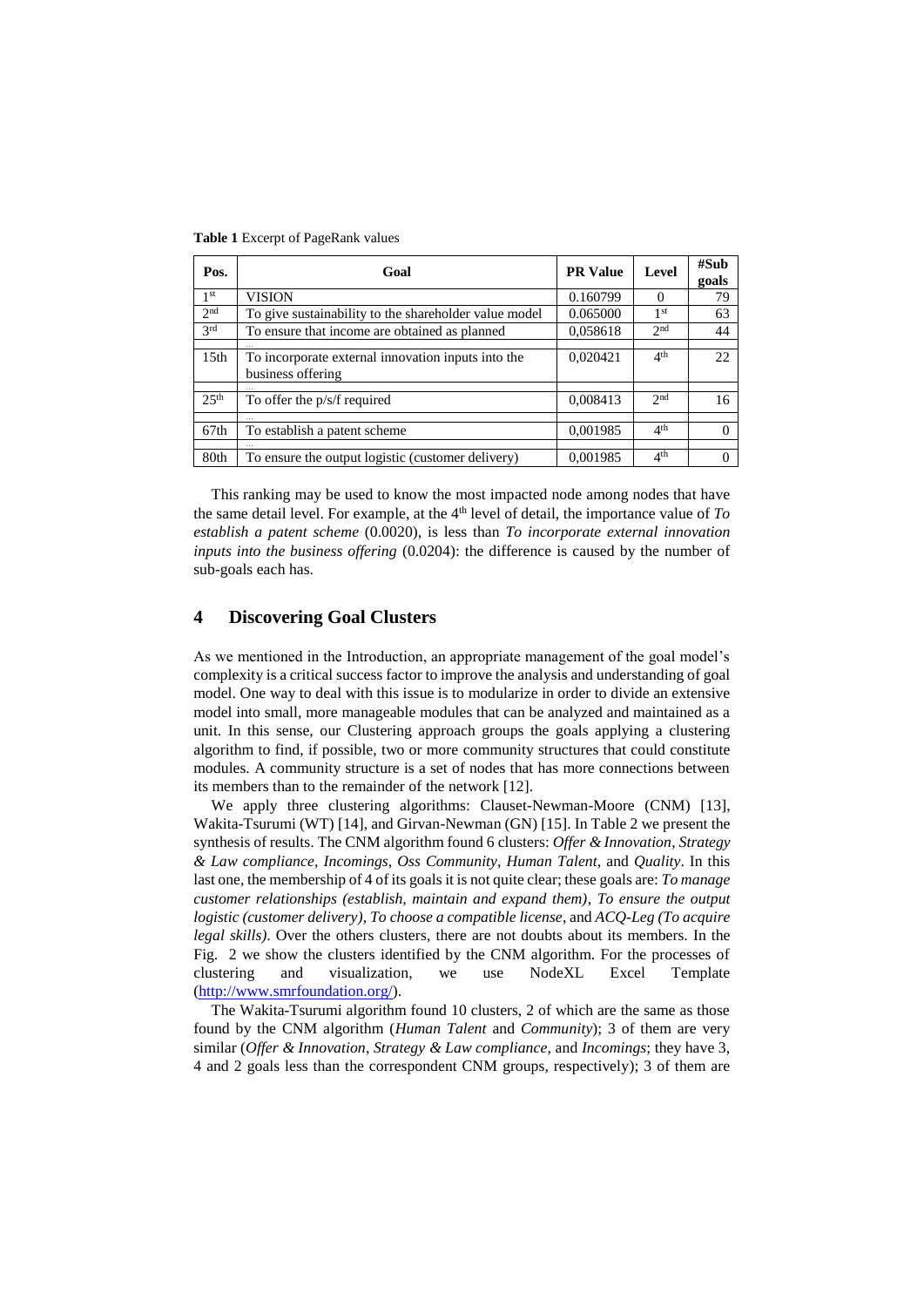about *Quality* (*component integration*, *component selection*, and *customer issues*, which in total have 4 goals less than CNM *Quality* group); 1 of them is new: *Offer Delivery*; the last group comprises 6 goals (about market, offering, use of OSS component, working practices) without a clear relationship.

| Code                        | <b>Cluster Name</b>             | <b>CNM</b> | <b>WT</b> | <b>GN</b> |  |
|-----------------------------|---------------------------------|------------|-----------|-----------|--|
| A                           | Ouality                         | 23         |           |           |  |
| A1                          | Quality (component integration) |            | 8         | 11        |  |
| A2                          | Quality (component selection)   |            |           | 8         |  |
| A <sub>3</sub>              | Quality (customer issues)       |            |           |           |  |
| B                           | Offer & Innovation              | 15         | 12        | 15        |  |
| $\mathcal{C}_{\mathcal{C}}$ | Strategy & Law compliance       | 14         | 10        | 12.       |  |
| D                           | Incomings                       | 12         | 10        | 13        |  |
| E                           | <b>OSS</b> Community            | 9          | Q         | 15        |  |
| F                           | Human Talent                    |            |           |           |  |
| C <sub>1</sub>              | Law compliance (only)           |            |           | 6         |  |
| G                           | Offer delivery                  |            |           |           |  |
| H                           | Not clear                       |            |           |           |  |

<span id="page-4-0"></span>**Table 2** Clustering results



**Fig. 2** Clusters generated by CNM algorithm

<span id="page-4-1"></span>The Girvan-Newman algorithm found 7 clusters where the most relevant issues with regard to CNM classification are: *Quality* is divided into 2 clusters (*component integration*, and *component selection*); the Human Talent and OSS Community goals are grouped into a single cluster; and, *Legal* goals are placed in a cluster with the goal about to the shareholder value model sustainability.

## **5 Conclusions**

In the present work, we have proposed two approaches to managing the complexity of goal-oriented models, based on its topological characteristics. The first approach generates a ranking of the importance that each goal has like part of an entire model (without considering a goal in isolation); the highest values in the ranking correspond to the goals with major relative importance, which can be selected to perform a deeper